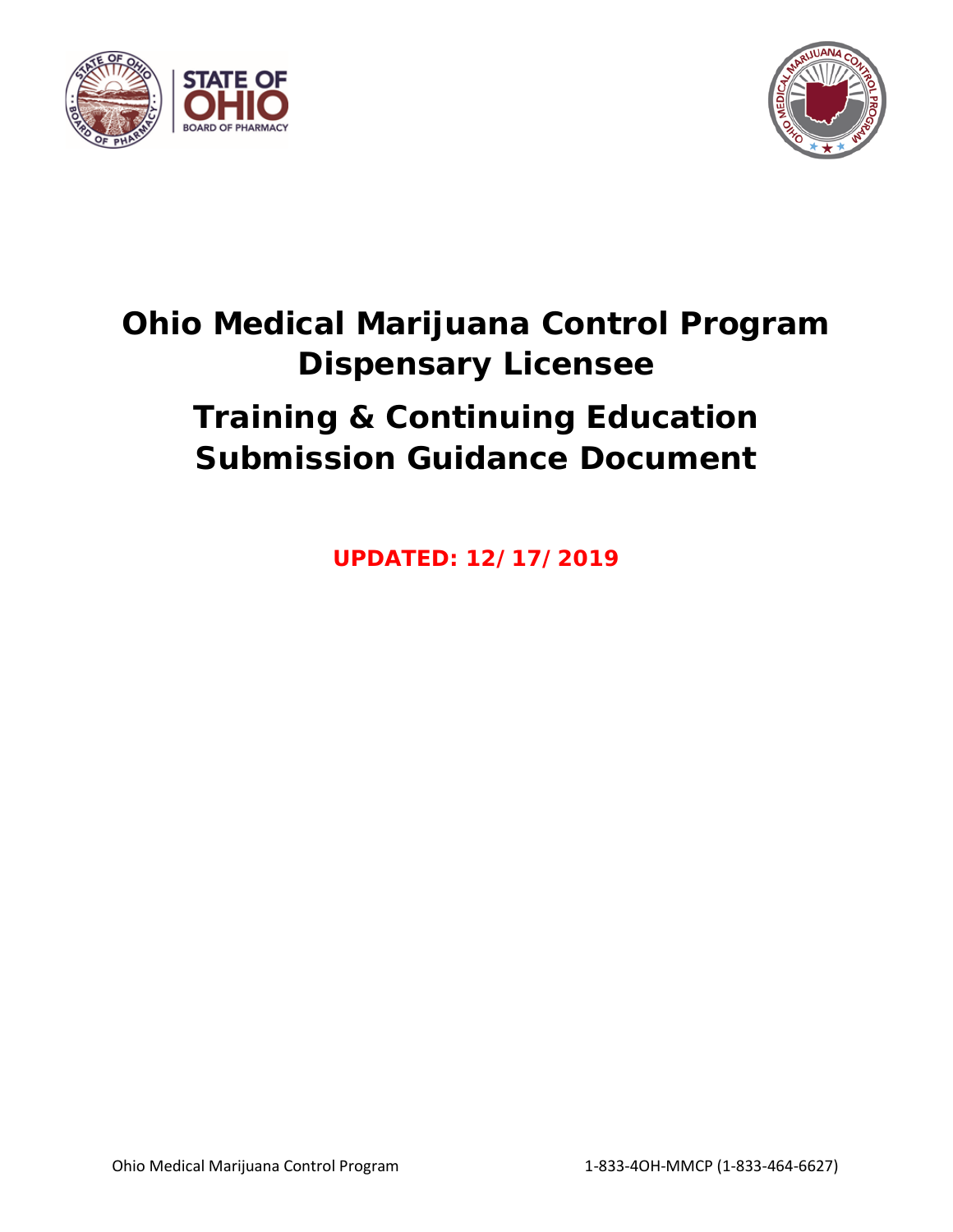



#### **Ohio Medical Marijuana Control Program Training & Continuing Education Submission Guidance Document**

# **Table of Contents**

| Ι.        |  |
|-----------|--|
| Α.        |  |
| В.        |  |
| C.        |  |
| Ш.        |  |
| Α.        |  |
| III.      |  |
| Α.        |  |
| В.        |  |
| C.        |  |
| D.        |  |
| IV.       |  |
| Α.        |  |
| <b>B.</b> |  |
| C.        |  |
| V.        |  |
| Α.        |  |
| <b>B.</b> |  |
| C.        |  |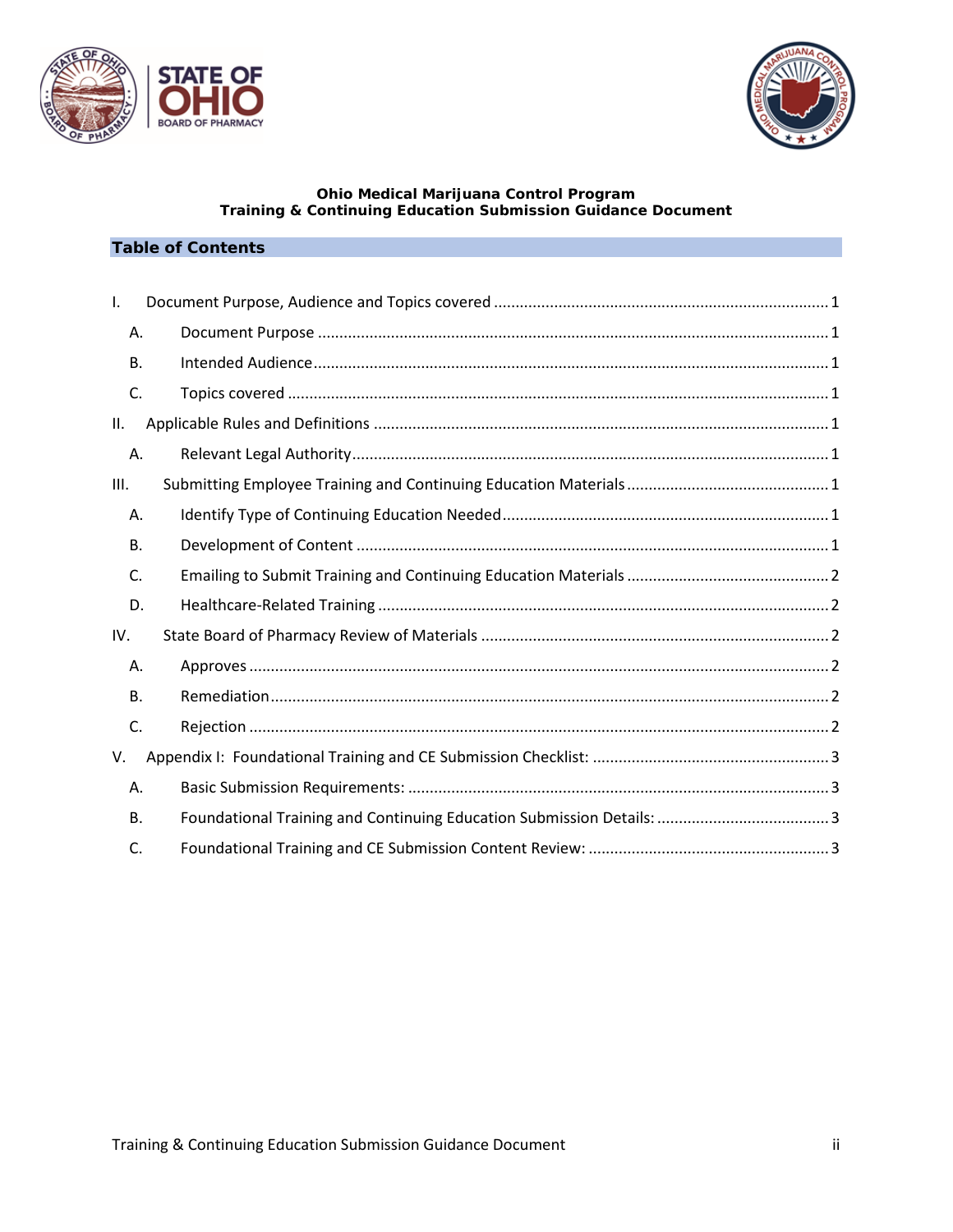



# <span id="page-2-1"></span><span id="page-2-0"></span>**I. Document Purpose, Audience and Topics covered**

## A. Document Purpose

This reference document is designed to provide a step by step guide to end users (Dispensary Licensees) so that they can successfully submit and get approval for their continuing education materials.

# B. Intended Audience

<span id="page-2-2"></span>The intended audiences for this document are Designated Representatives of dispensaries or individuals representing training providers who are responsible for developing and /or submitting continuing education materials for approval.

# C. Topics covered

<span id="page-2-3"></span>The topics covered in this guidance document include:

- Submitting training and continuing education materials for approval
- Uploading a remediated version of the training and continuing education materials
- What to do in the event of a rejection of your training and continuing education materials

#### <span id="page-2-5"></span><span id="page-2-4"></span>**II. Applicable Rules and Definitions**

#### A. Relevant Legal Authority

Applicants are advised to review and understand [Chapter 3796 of the Ohio Revised Code](http://codes.ohio.gov/orc/3796) as well as the following related Ohio Administrative Code Rules that are applicable to the information provided in this guidance document:

o [3796:6-3-19](http://codes.ohio.gov/oac/3796:6-3-19) - Employee Training Requirements

#### <span id="page-2-7"></span><span id="page-2-6"></span>**III. Submitting Employee Training and Continuing Education Materials**

#### A. Identify Type of Continuing Education Needed

Identify the type of Employee Training or Continuing Education needed such as

- Foundational Training Mandatory training for all dispensary employees before dispensing medical marijuana
- Continuing Education Minimum of 16 hours / 2 years
- Healthcare-Related Continuing Education Content must be provided by licensed healthcare professionals

#### B. Development of Content

<span id="page-2-8"></span>Dispensaries can independently develop content or work with a third party. All training and continuing education materials must be submitted as described in the following sections. Materials need only be approved once each biennial licensing period. A list of approved training and continuing education resources (updated monthly) is available by accessing the [Approved Foundational Training Materials](https://www.medicalmarijuana.ohio.gov/Documents/LicenseeResources/Dispensary%20Licensee%20Resources/DISPENSARY%20EMPLOYEE%20TRAINING%20&%20CONTINUING%20EDUCATION/Approved%20Foundational%20Training%20Materials.pdf) document on the MMCP Licensee Resource page under Dispensary Employee Training & Continuing Education.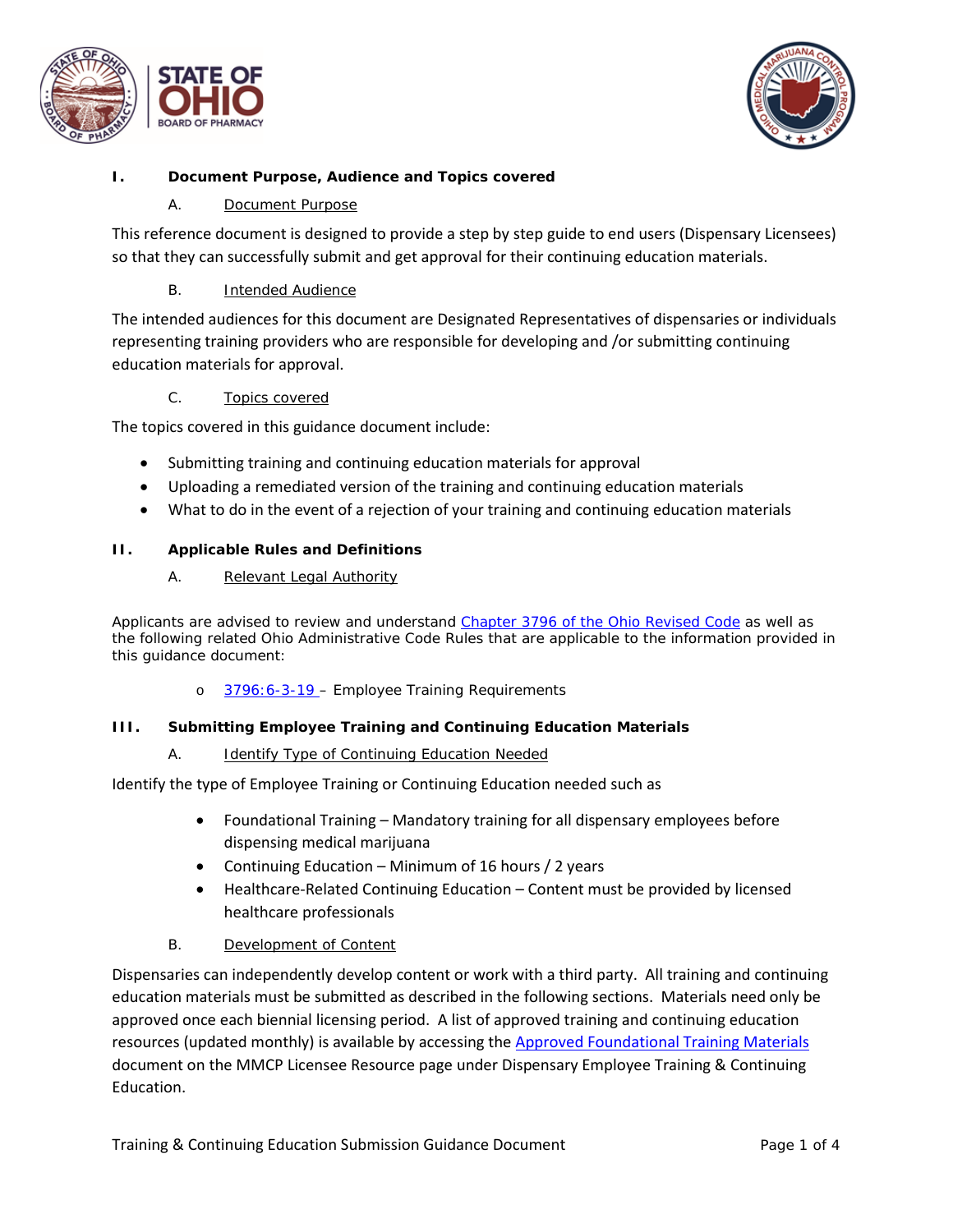



# C. Emailing to Submit Training and Continuing Education Materials

<span id="page-3-0"></span>After the Designated Representative reviews and checks the materials to ensure they meet the applicable rules, the Submission Form, Foundational Training Attachment and / or General Continuing Education Attachment, and materials must be emailed/submitted to [MMCPTraining@Pharmacy.Ohio.Gov.](mailto:MMCPTraining@Pharmacy.Ohio.Gov)

## D. Healthcare-Related Training

<span id="page-3-1"></span>If training materials are healthcare-related, the DR needs to confirm and attach the Healthcare-Related Training & Continuing Education Content Attestation form showing that the materials have been reviewed by a certified healthcare professional. Refer to rule [3796:6-3-19\(G\)\(1\).](http://codes.ohio.gov/oac/3796:6-3-19v1)

# <span id="page-3-3"></span><span id="page-3-2"></span>**IV. State Board of Pharmacy Review of Materials**

A. Approves

If training materials are approved, the Designated Representative will receive an email notifying of approval of the material.

B. Remediation

<span id="page-3-4"></span>If training materials require remediation, the Designated Representative will receive email providing an explanation describing the content that did not meet requirements. The Designated Representative can then resubmit training materials based on feedback from the Board.

C. Rejection

<span id="page-3-5"></span>If training materials are rejected, the Designated Representative will receive an email notifying them that training material was rejected.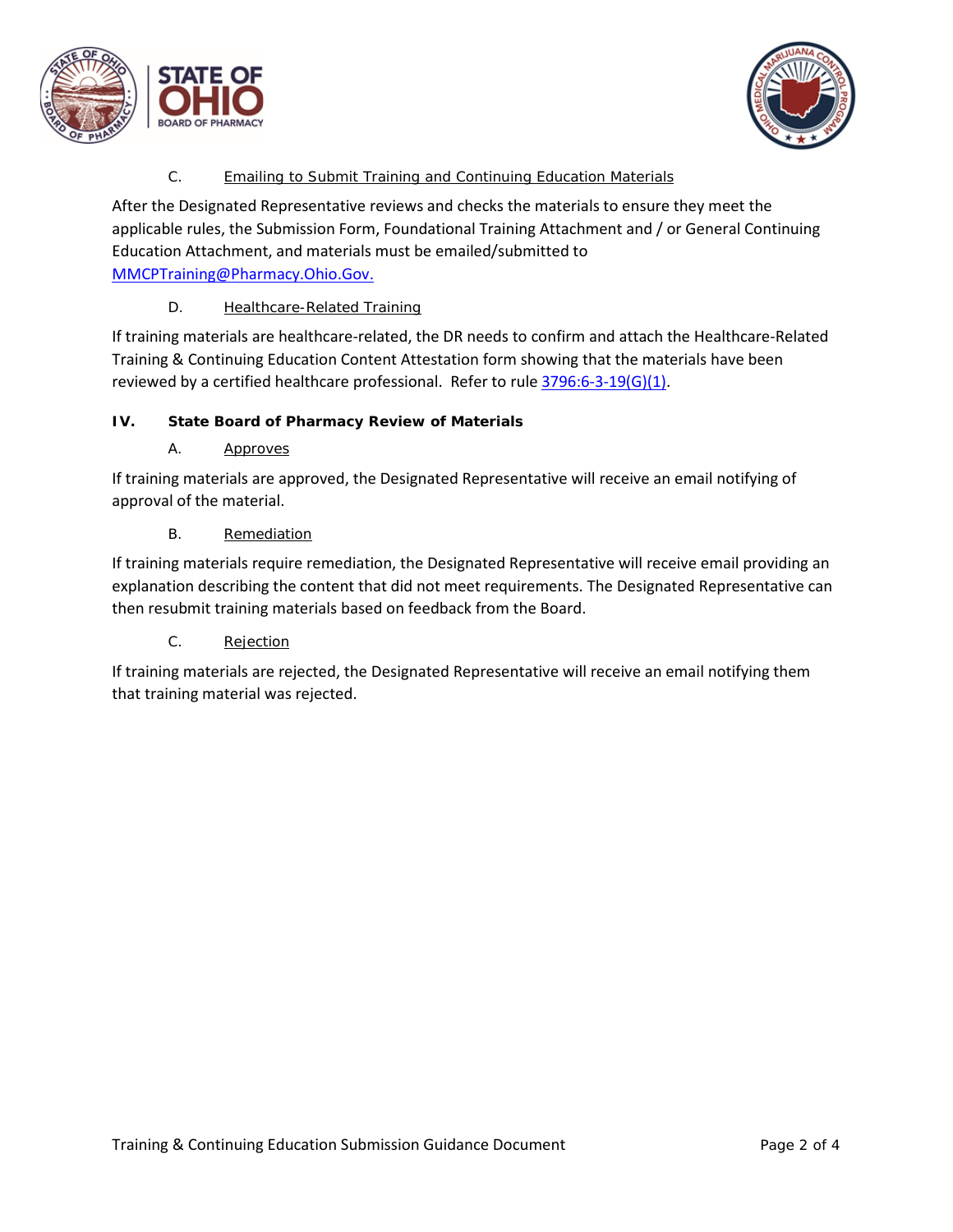



#### <span id="page-4-1"></span><span id="page-4-0"></span>**V. Appendix I: Foundational Training and CE Submission Checklist:**

- A. Basic Submission Requirements:
- $\Box$  Confirm that the submitter of the training materials is a designated representative.
- $\Box$  Confirm all training and continuing education materials submitted for approval have been submitted a minimum of sixty days before to the first training date.
- $\Box$  Confirm all healthcare-related training submissions contain the following items:
	- $\Box$  A signed attestation by the person responsible for training content that the person or persons responsible for the content of the educational materials is a pharmacist licensed under Chapter 4729. of the Revised Code, or any of the following professionals authorized to prescribe under [4729.01\(I\)](http://codes.ohio.gov/orc/4729.01) of the Revised Code (a clinical nurse specialist or certified nurse practitioner, a physician; or a physician assistant);
	- □ The professional license number of the authorized professional; and
	- $\Box$  Signed approval from the authorized professional.
- <span id="page-4-2"></span>B. Foundational Training and Continuing Education Submission Details:
- $\Box$  Confirm all submissions contain the following items:
	- $\Box$  Names and qualifications of the persons responsible for training content;
	- □ The primary objective of the training and how it is intended to improve the participants' competency as dispensary employees;
	- $\Box$  The number of intended trainings for the next twelve-month period and the number of participants for each training;
	- $\Box$  Any brochures describing the activity;
	- $\Box$  The method or manner of presenting materials;
	- □ The agenda with a detailed time schedule; and
	- □ A set of training materials, if requested.
- <span id="page-4-3"></span>C. Foundational Training and CE Submission Content Review:
- $\Box$  Confirm submitted foundational training for dispensary employees includes the following elements:
	- $\Box$  Relevant training on the drug database established pursuant to section [4729.75](http://codes.ohio.gov/orc/4729.75) of [the Revised Code;](http://codes.ohio.gov/orc/4729.75)
	- $\Box$  Relevant training on the inventory tracking system established pursuant to section 3796.07 [of the Revised Code;](http://codes.ohio.gov/orc/3796.07)
	- □ Responsible use training, which shall include specific instruction on:
		- o Use of the toll-free telephone line established pursuant to section 3796.17 [of the Revised Code;](http://codes.ohio.gov/orc/3796.17) and
		- o Learning to recognize signs of medicine abuse or adverse events in the medical use of marijuana by a patient.
	- $\Box$  The proper use of security measures and controls that have been adopted by the dispensary for the prevention of diversion, theft or loss of medical marijuana;
	- $\Box$  Confidentiality requirements of a dispensary;
	- $\Box$  Instruction on the different forms, methods of administration, and strains of medical marijuana;
	- $\Box$  Instruction on qualifying conditions for medical marijuana patients;
	- $\Box$  Authorized uses of medical marijuana in the treatment of qualifying conditions;
	- $\Box$  Instruction regarding regulatory inspection preparedness and law enforcement interaction; and
	- $\Box$  Awareness of the legal requirements for maintaining status as a licensed dispensary employee.